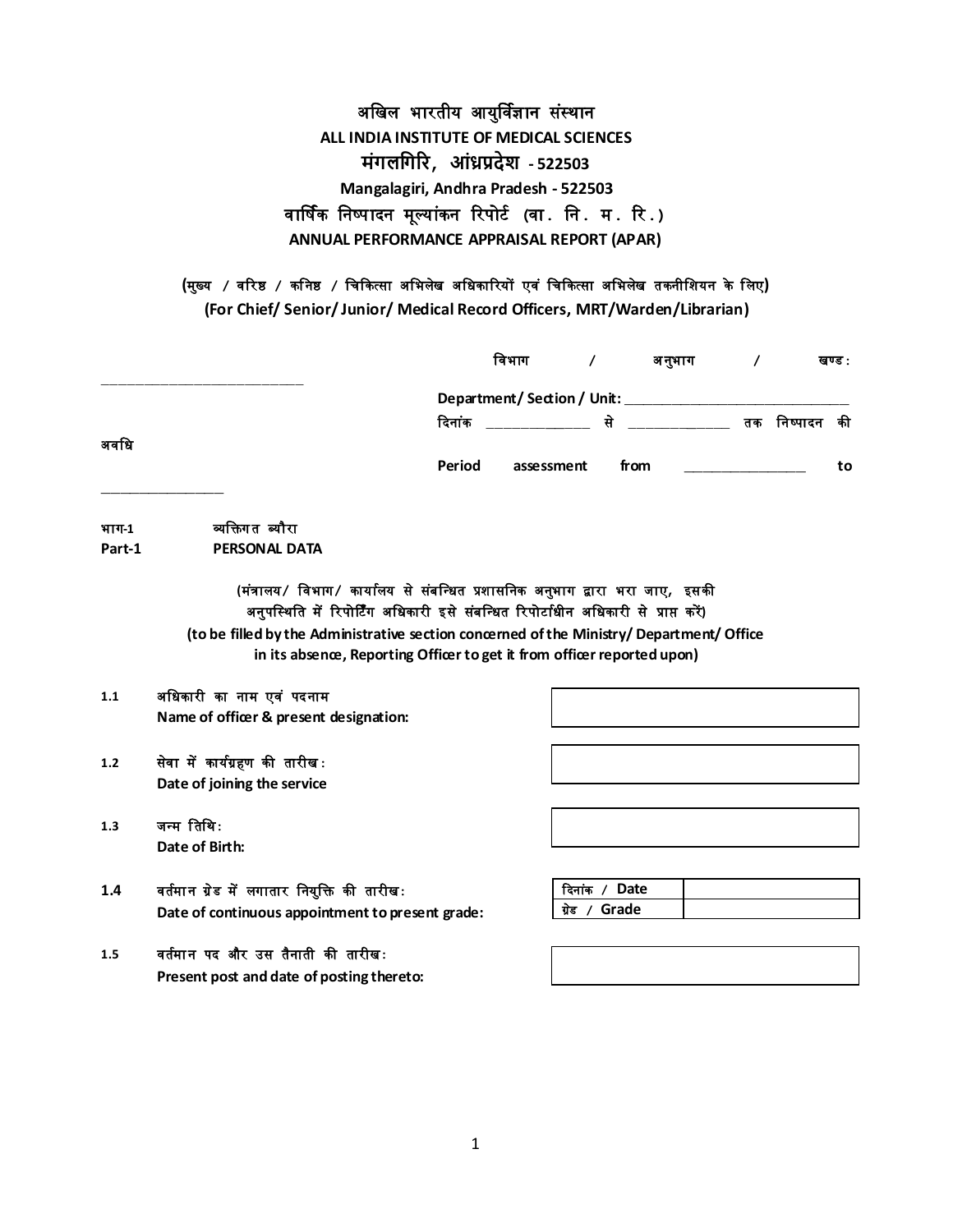1.6 ड्यूटि से अनुपस्थित रहने के अवधि: **website the search of the search of the search** 

**Period of discontinuity from duty: On account of Leave** 

प्रखिक्षण का उद्देश्य**/** अधय सरका री कायों के कारण **On account of training other official assignments** 

सक्षम अधिकारी के पूर्व स्वीकृति के बिना कार्य से अनुपस्थित कदनों की कु ल स ंख्या **/ Total number of days absent** 

**from**

**duty without prior permission of competent authority**

### **1.7** ि ैक्षखणक एव ं व्यावसाखयक स ंब ंिी आहतािएँ**: Academic and Professional Qualifications:**

|     | Auddenne and Froicesianal Quannuations.                                         |  |  |
|-----|---------------------------------------------------------------------------------|--|--|
| 1.8 | क्या अनुसूचित जाति ⁄ अनुसूचित जनजाति ⁄ अन्य पिछड़ा वर्ग ⁄ श वि . संवर्ग के हैं? |  |  |

**Whether belong to SC/ST/OBC/OPH community?**

**1.9** खजन अ ंतदेिीय**/** खवदेि प्रखिक्षण**/** पुनश्चयाि मेंभाग खलया अथवा व्यवसाय स ंब ंिी अहतािएँ प्राप्त की**:**

**or Professional Qualification attained:**

**Inland/Foreign Training / Refresher Courses undertaken**

## **1.10** व्यावसाखयक खनकायों की फ़े लोखिप**/** सदस्यता**/** पास की गई खवभागीय परीक्षा**: Fellowship/ Membership of Professional Bodies/ Departmental Exam qualified:**

## **1.11** वतिमा न मूल व ेतन **+** ग्र ेड व ेतन**:**

**Pay in the pay band + Grade Pay:**

## **1.12** ररपोर्र्िंग**,** पुनः ख नरीक्षण अखिकारी के खववरण**:**

**Details of the Reporting, Reviewing Officer Authorities:**

| रिपोर्टिंग                 | चैनल ∕ | Channel | of | नाम एवं पदनाम/ Name & designation | रिपोर्ट की अवधि/ Period covered in the year |
|----------------------------|--------|---------|----|-----------------------------------|---------------------------------------------|
| Reporting                  |        |         |    |                                   |                                             |
| रिपोर्टिंग अधिकारी /       |        |         |    |                                   |                                             |
| <b>Reporting Authority</b> |        |         |    |                                   |                                             |
| पुनः निरीक्षण अधिकारी      |        |         |    |                                   |                                             |
| <b>Reviewing Authority</b> |        |         |    |                                   |                                             |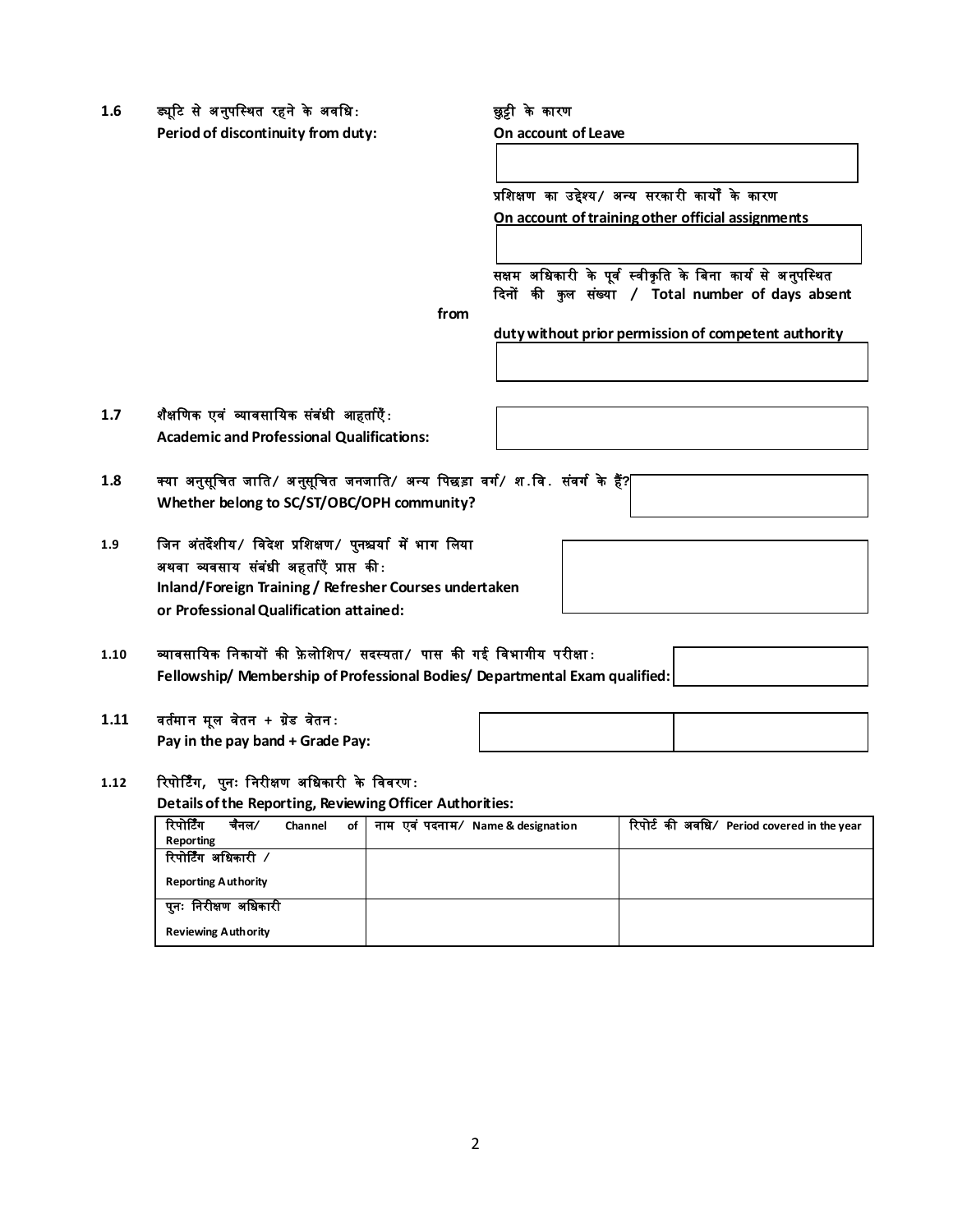#### भाग-2 वर्ष के दौरान स्वः मूल्यांकन

- **Part-2 SELF APPRAISAL FOR THE YEAR**
- **2.1** पद के दाखयत्वों का स ंखक्षप्त खववरण**:**

Brief description of duties of post:

**2.2** ररपोर्ाििीन अवखि के दौरान ककए गए कायों और उपलखब्ियों का स ंखक्षप्त खववरण लगभग **100** िब्दों मेंदें खजसमेंसौंपेगए विशिष्ट कार्यों का उल्लेख किया जाए ।

**Brief resume of work done and achievements with particular mention of the specific tasks and actions assigned to your during the period in about 100 words.**

2.3 क्या आपने अपना अचल संपत्ति विवरण फ़ाइल कर दिया है*, य*दि हाँ तो*, कृ*प्या इसकी तारीख का उल्लेख करें: **Have you filled your immovable property return as due? If yes, please mention date.**

| Ħ |
|---|
|   |

- 
- 

## स्थान **/ Place: \_\_\_\_\_\_\_\_\_\_\_\_\_\_\_\_\_\_ (**उस अखिकारी के हस् ताक्षर खजसकी ररपोर्ि खलिी जानी है**)**

कदना ंक **/ Date: \_\_\_\_\_\_\_\_\_\_\_\_\_\_\_\_\_\_ (Signature of the officer reported upon)**

#### भाग-3 रिपोर्ट लिखने वाले अधिकारी द्वारा मूल्यांकन

**Part-3 Assessment by the Reporting Officer**

#### **3.1** व्यखिग त ग ुणों का मूलया ंकन **(**इस ि ंड की तरजीह **60%** होगी**)**

#### **Assessment of Personal Attributes (weight age to this section would be 60%)**

| क .सं   | विवरण / Descriptions                                 | रिपोर्टिंग<br>प्राधिकरी    | पुनर्विलोका प्राधिकारी     | पुनर्विलोका प्राधिकारी के आध्यक्षर |
|---------|------------------------------------------------------|----------------------------|----------------------------|------------------------------------|
| $\cdot$ |                                                      | <b>Reporting Authority</b> | <b>Reviewing Authority</b> | Initial of Reviewing Authority     |
| S.N.    |                                                      |                            |                            |                                    |
| i)      | कार्यके प्रति अभिरुचि / Attitude to work             |                            |                            |                                    |
| ii)     | पहल शक्ति <i>,</i> लगन और उपायकुशलता                 |                            |                            |                                    |
|         | Initiative, drive and resourcefulness                |                            |                            |                                    |
| iii)    | अनुशासन निर्वाह / Maintenance of discipline          |                            |                            |                                    |
| iv)     | संवाद कौशल / Communication Skills                    |                            |                            |                                    |
| v)      | सामूहिक भावना से कार्य करने की क्षमता                |                            |                            |                                    |
|         | Capacity to work in team spirit                      |                            |                            |                                    |
| vi)     | समय सीमा में कार्य करने की क्षमता                    |                            |                            |                                    |
|         | Capacity to work in time schedule                    |                            |                            |                                    |
| vii)    | वाहय एवं आंतरिक रोगियों के साथ अंतर्वेयक्तिक संबंध   |                            |                            |                                    |
|         | Inter-personal relations with indoor and outdoor     |                            |                            |                                    |
|         | patients                                             |                            |                            |                                    |
| viii)   | उत्तरदायित्व लेने में निर्भरता और इच्छुकता /         |                            |                            |                                    |
|         | Dependability and willingness to take responsibility |                            |                            |                                    |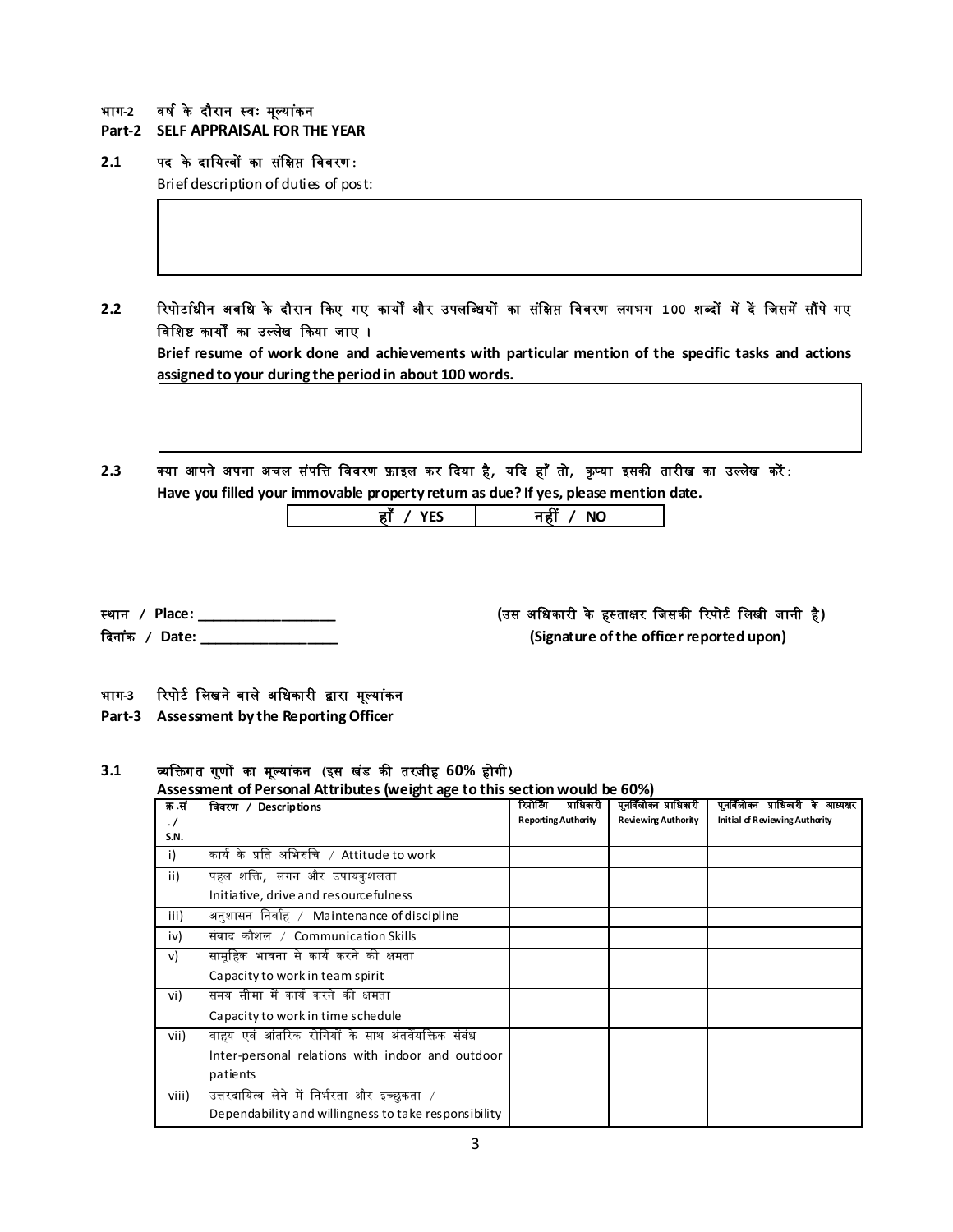| व्यक्तिगत गुणों पर समस्त श्रेणीकरण     |  |  |
|----------------------------------------|--|--|
| Overall grading on personal attributes |  |  |
| महत्व 60%समस्त श्रेणीकरण               |  |  |
| 60% weight age of overall grading      |  |  |

# **3.2** कायाित्मक सक्षमता पर समस्त श्र ेणीकरण **(**इस ि ंड की तरजीह **40%** होगी**)**

# **Assessment of functional competency (weight age to this section would be 40%)**

| क .सं<br>$\cdot$ / | विवरण / Descriptions                                | प्राधिकारी<br>रिपोर्टिंग<br><b>Reporting Authority</b> | पुनर्विलोका प्राधिकारी<br><b>Reviewing Authority</b> | पुनर्विलोक्न प्राधिकारी के आध्यक्षर<br><b>Initial of Reviewing Authority</b> |
|--------------------|-----------------------------------------------------|--------------------------------------------------------|------------------------------------------------------|------------------------------------------------------------------------------|
| S.N.               |                                                     |                                                        |                                                      |                                                                              |
| i)                 | कौशलतापूर्वक योजना तैयार करने की योग्यता            |                                                        |                                                      |                                                                              |
|                    | Strategic planning ability                          |                                                        |                                                      |                                                                              |
| ii)                | निर्णय लेने की योग्यता                              |                                                        |                                                      |                                                                              |
|                    | Decision making ability                             |                                                        |                                                      |                                                                              |
| iii)               | विश्लेषण करने की योग्यता /                          |                                                        |                                                      |                                                                              |
|                    | Analytical ability                                  |                                                        |                                                      |                                                                              |
| iv)                | समन्वय क्षमता                                       |                                                        |                                                      |                                                                              |
|                    | Coordination ability                                |                                                        |                                                      |                                                                              |
| v)                 | अधीनस्थ अधिकारियों को प्रेरित करने एवं उन्हें विकास |                                                        |                                                      |                                                                              |
|                    | करने की योग्यता                                     |                                                        |                                                      |                                                                              |
|                    | Ability to motivate and develop subordinates        |                                                        |                                                      |                                                                              |
| vi)                | कार्यों का प्रबंधन , संगठन और पर्यवेषण              |                                                        |                                                      |                                                                              |
|                    | Management organization and supervision of          |                                                        |                                                      |                                                                              |
|                    | works                                               |                                                        |                                                      |                                                                              |
|                    | कार्यात्मक सक्षमता पर समस्त श्रेणीकरण               |                                                        |                                                      |                                                                              |
|                    | Overall grading on functional competency            |                                                        |                                                      |                                                                              |
|                    | महत्व 40%समस्त श्रेणीकरण                            |                                                        |                                                      |                                                                              |
|                    | 40% weight age of overall grading                   |                                                        |                                                      |                                                                              |

# **3.3 1-10** स्के ल पर भाग**-III** की समग्र ग्र ेडडंग **/ overall grading of Part-III on scale of 1-10**

| रिपोर्टिंग/ पुनर्विलेकन प्राधिकरी के लिए निर्देश<br>Instructions for Reporting/Reviewing Authority | रिपोर्टिंग प्राधिकारी<br><b>Reporting Authority</b> | पुनर्विलोका प्राधिकारी<br><b>Reviewing Authority</b> | पुनर्विलोका प्राधिकारी के आध्यक्षर<br>Initial of Reviewing Authority |
|----------------------------------------------------------------------------------------------------|-----------------------------------------------------|------------------------------------------------------|----------------------------------------------------------------------|
| भाग $3.1/$ Part 3.1                                                                                |                                                     |                                                      |                                                                      |
| भाग 3.2 / Part 3.2                                                                                 |                                                     |                                                      |                                                                      |
| सम्पूर्ण श्रेणीकरण  /<br>Overall grading                                                           |                                                     |                                                      |                                                                      |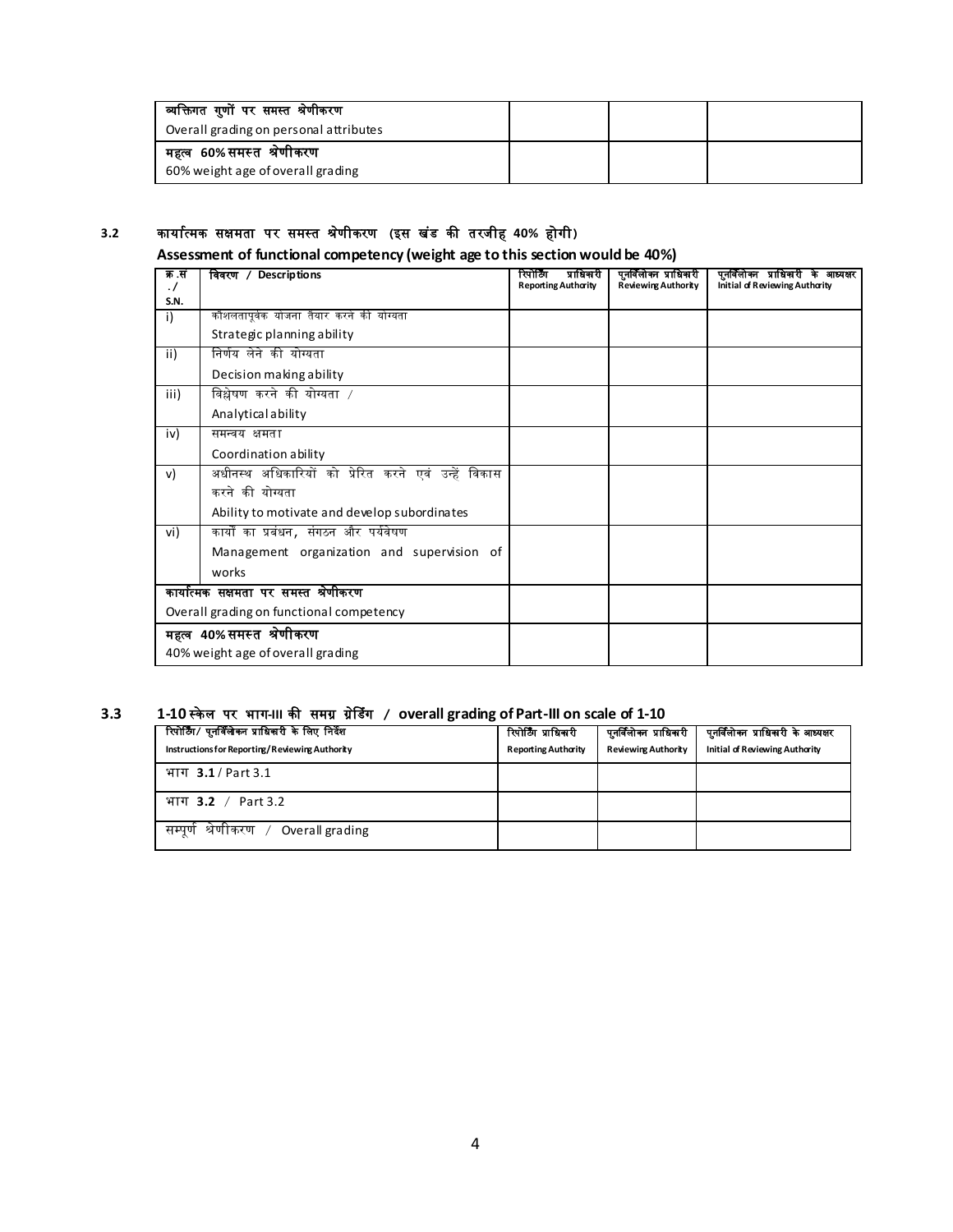#### भाग**-4** सामाधय सहज ग ुण **(**महत्व लाग ूनहीं**)**

#### **Part-4 GENERAL ATTRIBUTES (weight age not applicable)**

#### **4.1** सत्यखनष्ठा**:** कृ प्या कमििारी की सत्यखनष्ठा पर रर्प्पणी दें ।

**Integrity: Please comment on integrity of the employee.**

|        | रिपोर्टिंग/ पुनावलोकन प्राधिकारी के लिए निर्देश<br>Instructions for Reporting/Reviewing Authority | रिपोर्लिंग<br>प्रााधनारा<br><b>Reporting Authority</b> | पुनावलाका प्राधिकारी<br><b>Reviewing Authority</b> | पनावलाका<br>प्राधिकारी<br>आध्यक्षर<br><b>Initial of Reviewing Authority</b> |
|--------|---------------------------------------------------------------------------------------------------|--------------------------------------------------------|----------------------------------------------------|-----------------------------------------------------------------------------|
| $\Box$ | स्वास्थ्य की स्थिति                                                                               |                                                        |                                                    |                                                                             |
|        | State of health                                                                                   |                                                        |                                                    |                                                                             |
| ii) I  | अभिरुचि एवं संभाव्यता: कृप्या अधिकारी की                                                          |                                                        |                                                    |                                                                             |
|        | अभिरुचि और उन क्षेत्रों का उल्लेख करें                                                            |                                                        |                                                    |                                                                             |
|        | जिनमें उसमें प्रशिक्षण संबंधी जरूरतों सहित                                                        |                                                        |                                                    |                                                                             |
|        | इन क्षेत्रों में विकास करने की संभाव्यता है ।                                                     |                                                        |                                                    |                                                                             |
|        | Aptitude and potential: please mention                                                            |                                                        |                                                    |                                                                             |
|        | about the aptitude of the officer and                                                             |                                                        |                                                    |                                                                             |
|        | areas in which he has potential to                                                                |                                                        |                                                    |                                                                             |
|        | develop along-with training needs.                                                                |                                                        |                                                    |                                                                             |

#### **4.2** लगभग **70** िब्दों मेंिाखब्दक खित्रण**:**

**Pen Picture in about 70 words:**

#### 4.3 किए गए कोई अन्य अतिरिक्त और अनपेक्षित कार्य शुरू किए गए कार्य जिंका उल्लेख करना आवश्यक है ।

**Any other additional assignments and unforeseen assignments carried out/ Initiatives undertaken worth mentioning.**

# ररपोर्र्िंग अखिकारी के हस्ताक्षर **/**

**Signature of the Reporting Officer:**

| नाम / Name:                   |
|-------------------------------|
| पदनाम / Designation: ________ |
| $ -$                          |

स्थान **/ Place: \_\_\_\_\_\_\_\_\_\_\_\_\_\_\_\_\_\_\_\_\_\_\_\_\_\_\_\_\_\_\_**

कदना ंक **/ Date: \_\_\_\_\_\_\_\_\_\_\_\_\_\_\_\_\_\_\_\_\_\_\_\_\_\_\_\_\_\_\_**

## भाग**-5** पुनः खनरीक्षण **Part-5 REVIEW**

# **5.1** प ुनः खनरीक्षण अखिकारी के अिीन सेवा की अवखि**:**

**Length of service under Reviewing Authority:**

5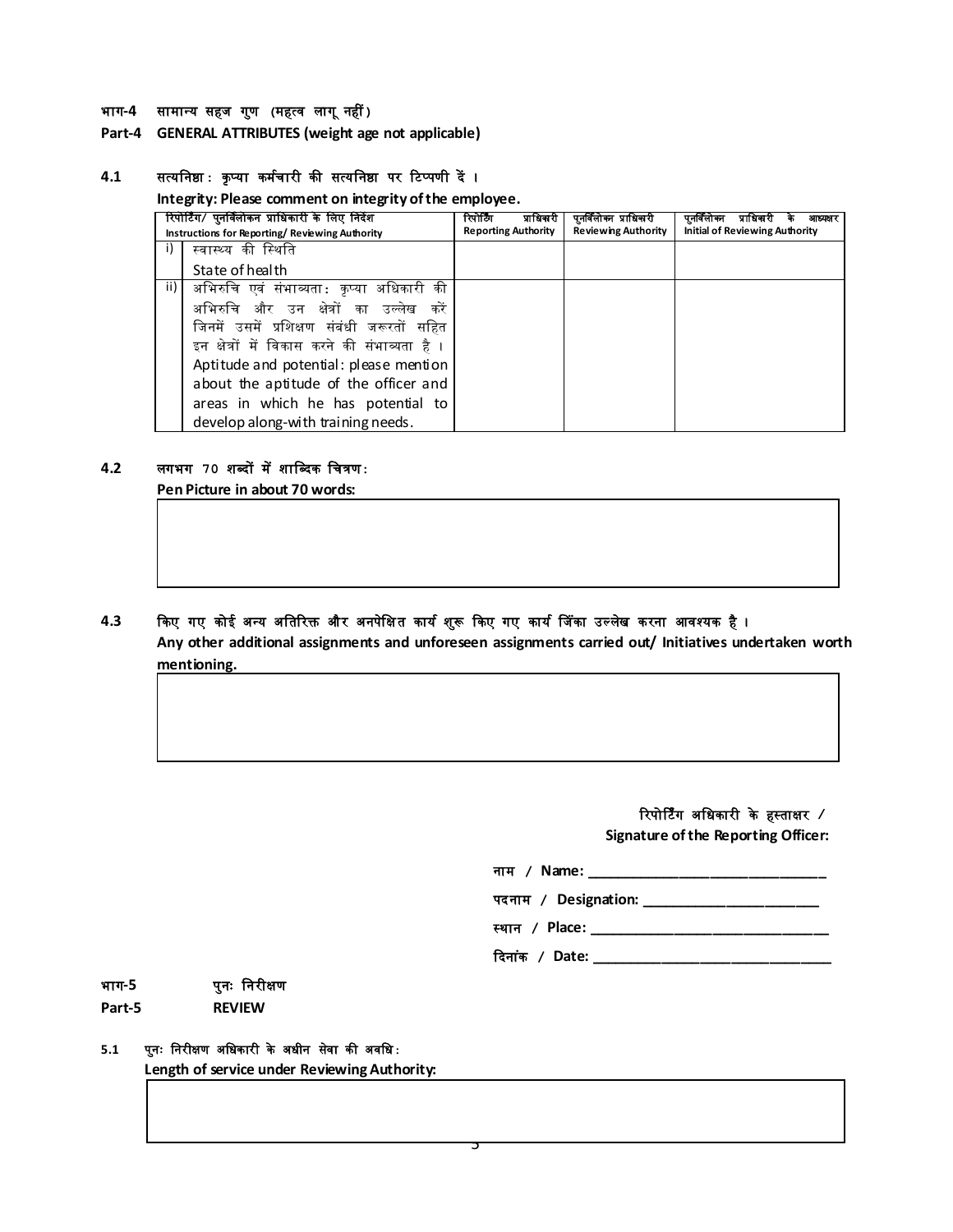5.2 क्या आप भाग-३ रिपोर्टिंग अधिकारी द्वारा कार्य आउटपुट और विभिन्न गुणों के संबंध में किए गए स्वः मूल्यांकन से सहमत है? यदि आप किन्हीं संख्यातमक मूल्यांकन या दृष्टिकोण से सहमत नहीं हैं, कृप्या उस भाग में दिए गए कॉलम में अपने मूल्यांकन का उल्लेख करें⁄ **Do you agree with assessment made by the Reporting Officer with respect to the work output and various attributes in Part-III. In case you do not agree with any of the numerical assessment or attitudes, please record your assessments in column provided for in that Part and initial your entries.**

| . . | __       |
|-----|----------|
| --  | NΙO<br>. |

5.3 मत भिन्नता की स्थिति में तत्संबंधी विवरण का उल्लेख करें ? रिपोर्टिंग अधिकारी द्वारा शाब्दिक चित्रण पर अभियुक्तियाँ*/* टिप्पणी । **In case of difference of opinion details and reasons for the same may be given remarks/observation on the Pen Picture by the Reporting Officer:**

#### 5.4 **1-10 स्केल पर समग्र ग्रेडिंग**

**Overall Grade on scale 1-10:**

| उत्कृष्ट (9 )   | (7)<br>बहत अच्छा | अच्छा (5) | संतोषजनक(3)      | असंतोषजनक (0)       |
|-----------------|------------------|-----------|------------------|---------------------|
| Outstanding (9) | Very Good (7)    | Good (5)  | Satisfactory (3) | Unsati sfactory (0) |

पुनः खनरीक्षण अखिकारी के हस् ताक्षर **/** 

**Signature of the Reviewing Officer:** 

| नाम | / Name: |  |
|-----|---------|--|
|     |         |  |

पदनाम **/ Designation: \_\_\_\_\_\_\_\_\_\_\_\_\_\_\_\_\_\_\_\_\_\_\_\_**

स्थान **/ Place: \_\_\_\_\_\_\_\_\_\_\_\_\_\_\_\_\_\_\_\_\_\_\_\_\_\_\_\_\_\_\_**

 **दिनांक / Date: \_\_\_\_\_\_\_\_\_\_\_\_\_\_\_\_\_** 

## गोपनीय **/ CONFIDENTIAL**

**NOTE:** कृप्या कोई भ<del>ी कॉल्स किया कि उनके संस्कृप्य स्वास्थ्य स्वास्थ्य स्वास्थ्य BLANK</del> मु॰प्रा॰अ॰/ वा॰नि॰म॰रि॰ प्रकोष्ठ, अ॰भा॰आ॰स॰ द्वारा संवीक्षित Scrutinized by CAO/APAR Cell, AIIMS

- नोर्: वा॰खन॰म॰रर॰ से संबखधित खनदेि संलग्न हैं खजसमें इसको तैयार करने/ पररपूणि करने के खलए खनयत समय-सीमा (अनुलग्न-III) भी सखम्मखलत है ।
- **Note: Instructions on APAR including a Time-schedule (Annexure-III) for preparation/completion of actions pertaining to the same are enclosed.**

#### गोपखनए **/ CONFIDENTIAL**

**NOTE:** कृ प्या कोई भी कॉलम ररि ना छोड़े / **PLEASE DO NOT LEAVE ANY COLUMN BLANK**

**(**पावती को अलग करके संबखधित अखिकारी को सौंप दें **/ to be detached and Handed over to the Ratee Officer)**

| (i) श्री <i>/</i> | श्रीमति/ | सश्री |                                         |  |  |  |  |                                                                |  |  |
|-------------------|----------|-------|-----------------------------------------|--|--|--|--|----------------------------------------------------------------|--|--|
|                   |          |       |                                         |  |  |  |  | तक की अवधि की वा॰नि॰म॰रि॰ के स्वःमुल्यांकन कॉलम को भरकर दिनांक |  |  |
|                   |          |       | को रिपोर्टिंग अधिकारी को प्रस्तुत करें। |  |  |  |  |                                                                |  |  |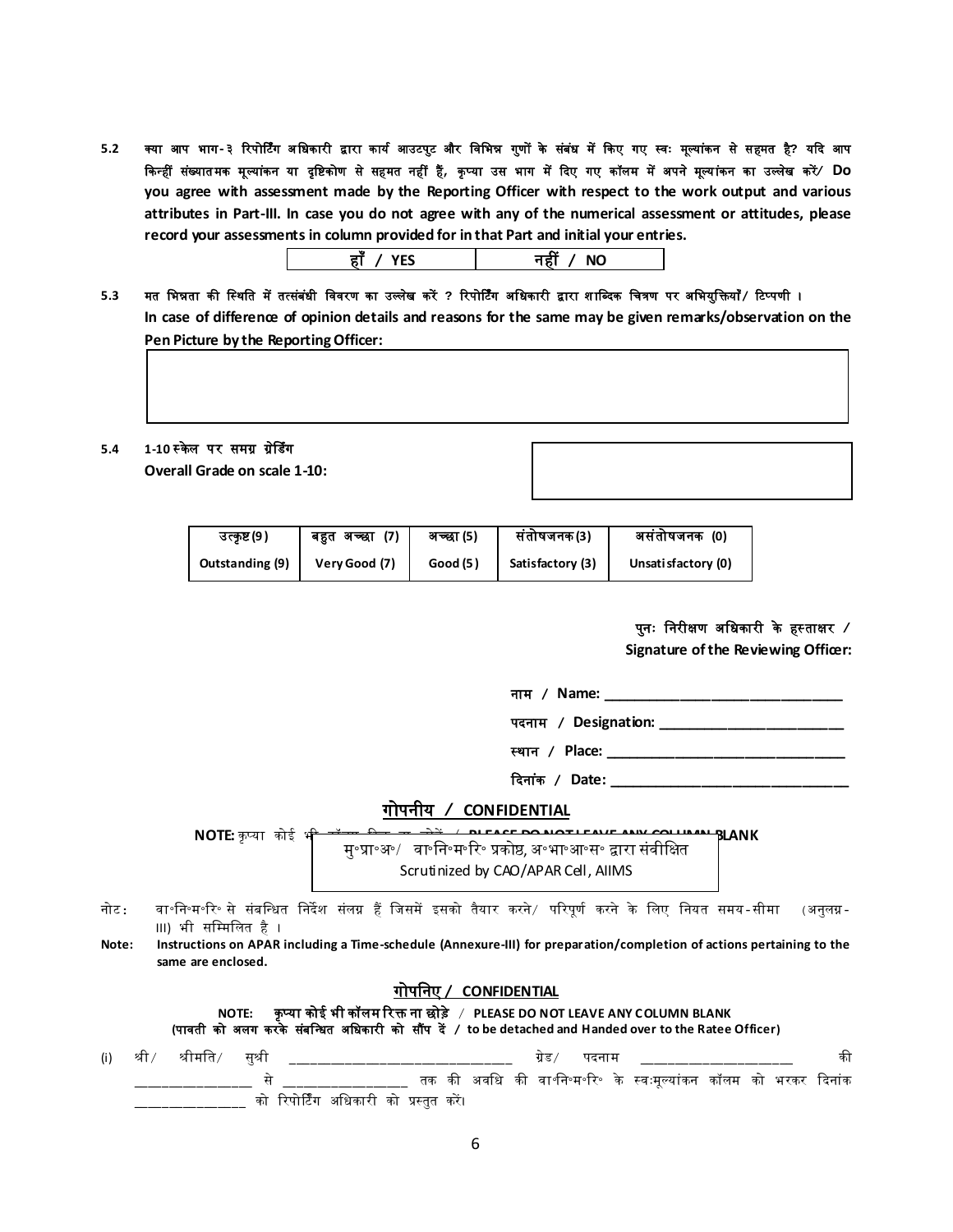APAR in respect of Shri/ Smt./ Ms. \_\_\_\_\_\_\_\_\_\_\_\_\_\_\_\_\_\_\_\_\_\_grade/ designation\_\_\_\_\_\_\_\_\_\_\_\_\_\_\_\_\_ for the period from \_\_\_\_\_\_\_\_\_\_\_\_\_\_ to \_\_\_\_\_\_\_\_\_\_\_\_\_\_\_ submitted after completion of the self-Appraisal to the Reporting officer on\_\_\_\_\_\_\_\_\_\_\_\_\_\_\_\_\_\_\_\_.

| रिपोर्टिंग  अधिकारी के हस्ताक्षर / Signature of the Reporting Offiœr : ृ |  |
|--------------------------------------------------------------------------|--|
| नाम एवं  पदनाम / Name & Designation:                                     |  |

(ii) श्री श्रीमति सुश्री \_\_\_\_\_\_\_\_\_\_\_\_\_\_\_\_\_\_\_\_\_\_\_\_\_\_\_\_\_ ग्रेड पदनाम \_\_\_\_\_\_\_\_\_\_\_\_\_\_\_\_\_\_\_ की \_\_\_\_\_\_\_\_\_\_\_\_\_\_\_\_\_ से \_\_\_\_\_\_\_\_\_\_\_\_\_\_\_\_\_\_ तक की अवखि की वा॰खन॰म॰रर॰ के ररपोर्र्िंग अखिकारी द्वारा कदनांक \_\_\_\_\_\_\_\_\_\_\_\_\_\_\_\_\_\_ को पुनर्निरीक्षण अखिकारी को प्रस्तुत की गई। APAR in respect of Shri/ Smt./ Ms. \_\_\_\_\_\_\_\_\_\_\_\_\_\_\_\_\_\_\_\_grade/ designation\_\_\_\_\_\_\_\_\_\_\_\_\_\_ for the period from \_\_\_\_\_\_\_\_\_\_\_\_\_\_\_ to \_\_\_\_\_\_\_\_\_\_\_\_\_\_\_\_\_ submitted after initiation to the Reviewing Officer on \_\_\_\_\_\_\_\_\_\_\_\_\_\_\_\_\_\_\_.

> पुनर्निरीक्षण अखिकारी केहस्ताक्षर / **Signature of the Reviewing Officer**: \_\_\_\_\_\_\_\_\_\_\_\_\_\_\_\_\_\_\_\_\_\_\_\_\_ नाम एव ं पदनाम / **Name & Designation:** \_\_\_\_\_\_\_\_\_\_\_\_\_\_\_\_\_\_\_\_\_\_\_\_\_\_\_\_\_\_\_\_\_\_\_\_\_\_\_\_\_\_\_\_\_\_\_

### गोपखनए **/ CONFIDENTIAL**

अखिकारी का नाम (खजसकी ररपोर्ि खलिी जा रही है)/Name of the Ratee Officer \_\_\_\_\_\_\_\_\_\_\_\_\_\_\_\_\_\_\_\_\_\_\_\_\_\_\_\_\_\_

#### प्राखप्त **/ RECEIPT**

वा॰खन॰म॰रर॰ की प्रखत कदनांक \_\_\_\_\_\_\_\_\_\_\_\_\_\_\_ को मुझे प्राप्त हो गई है । संबखधित खवषय पर खनदेिों के अनुसार, वा॰खन॰म॰रर॰ की विषय-वस्तु के विरुद्ध प्रतिवेदन, यदि है तो, मुझे 15 दिनों के भीतर प्रस्तुत करना होगा। A copy of the APAR received by me on \_\_\_\_\_\_\_\_\_\_\_\_\_\_\_\_\_ as per instructions on the subject, if I wish to represent against the contents of the APAR, I have to do so within 15 days.

# रिपोर्ट लिखी जाने वाले अधिकारी के हस्ताक्षर / Signature of the Ratee Officer:

नाम एव ं पदनाम / **Name & Designation:** \_\_\_\_\_\_\_\_\_\_\_\_\_\_\_\_\_\_\_\_\_\_\_\_\_\_\_\_\_\_\_\_\_\_\_\_\_\_\_\_\_\_\_\_\_\_\_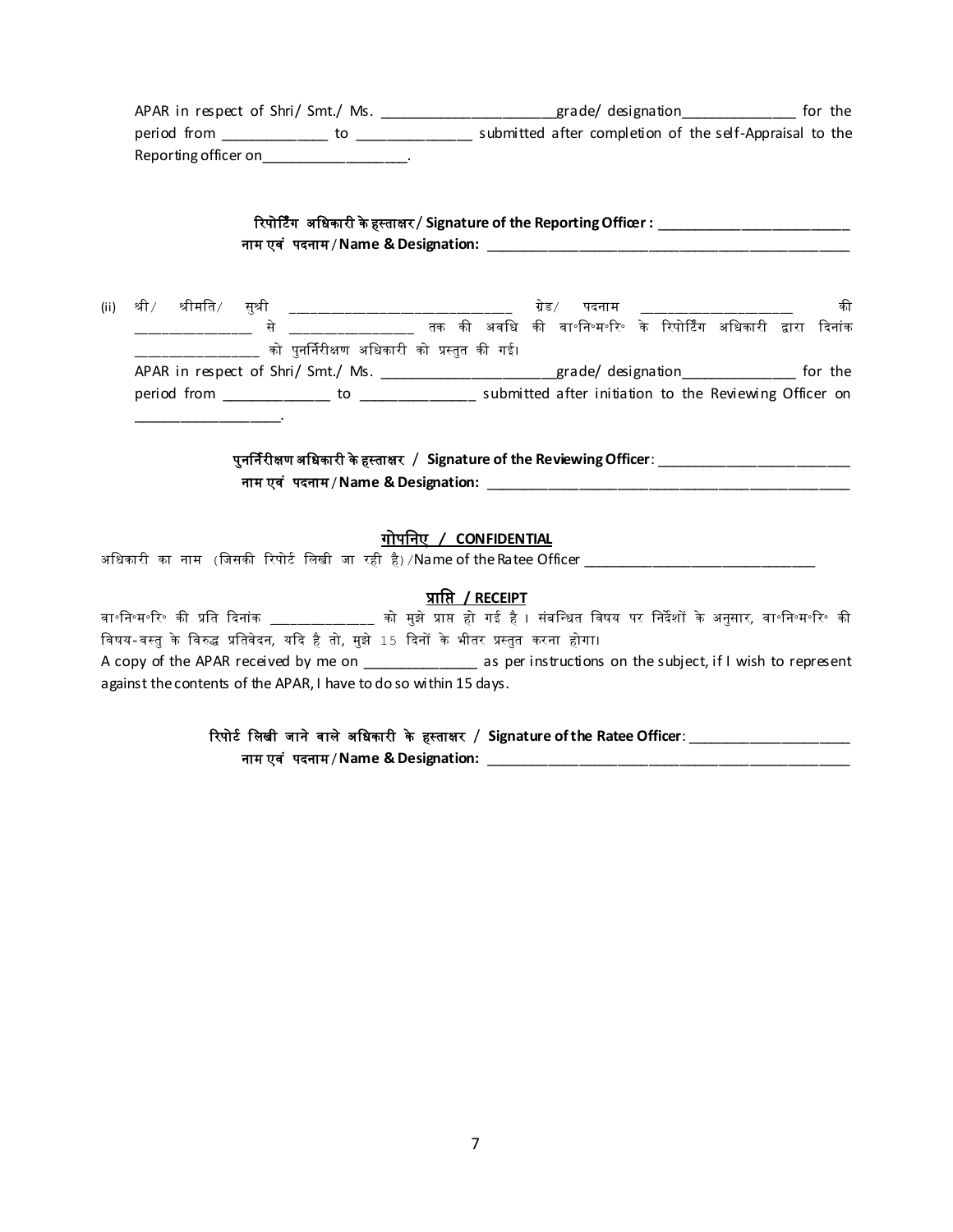# **ANNEXURE-I**

# **TIME SCHEDULE FOR PREPARATION/COMPLETION OF APAR (REPORTING YEAR-FINANCIAL YEAR)**

| S.N.             | <b>Activity</b>                                            | Date by which to be completed             |
|------------------|------------------------------------------------------------|-------------------------------------------|
| 1.               | Distribution of blank APAR forms to all concerned (i.e. to | 31 <sup>st</sup> March                    |
|                  | officer to be reported upon where self-appraisal has to    | (This may be completed even a             |
|                  | be given and to reporting officers where self-appraisal    | week earlier)                             |
|                  | is not to be given)                                        |                                           |
| 2.               | Submission of self-appraisal to reporting officer by       | 15 <sup>th</sup> April                    |
|                  | officer to be reported upon (where applicable)             |                                           |
| $\overline{3}$ . | Submission of report by reporting officer to reviewing     | 30 <sup>th</sup> June                     |
|                  | officer                                                    |                                           |
| $\overline{4}$ . | Report to be completed by Reviewing Officer and to be      | $31st$ July                               |
|                  | sent to the Chief Administrative Officer or ACR Cell or    |                                           |
|                  | accepting authority, wherever provided.                    |                                           |
| $\overline{5}$ . | Appraisal by accepting authority, wherever provided        | $31st$ August                             |
| 6.               | (a) Disclosure to the officer reported upon where there    | 01 <sup>st</sup> September                |
|                  | is no accepting authority                                  |                                           |
|                  | (b) Disclosure to the Officer reported upon where there    | 15 <sup>th</sup> September                |
|                  | is accepting authority                                     |                                           |
| 7.               | Receipt of representation, if any, on APAR                 | 15 days from the date of receipt          |
|                  |                                                            | of communication                          |
| 8.               | Forwarding<br>of<br>representation to the<br>competent     |                                           |
|                  | authority                                                  | 21 <sup>st</sup> September                |
|                  | (a) Where there is no accepting authority for APAR         | 06 <sup>th</sup> October                  |
|                  | (b) Where there is accepting authority for APAR            |                                           |
| 9.               | Disposal of representation by the competent authority      | Within one month from the date            |
|                  |                                                            | of receipt of representation              |
| 10.              | Communication of the decision of the competent             | 15 <sup>th</sup> November or obtaining of |
|                  | authority on the representation by the APAR Cell.          | of the<br>decision<br>competent           |
|                  |                                                            | authority.                                |
| 11.              | End of entire APAR process, after which the APAR will be   | 30 <sup>th</sup> November                 |
|                  | finally taken on record                                    |                                           |